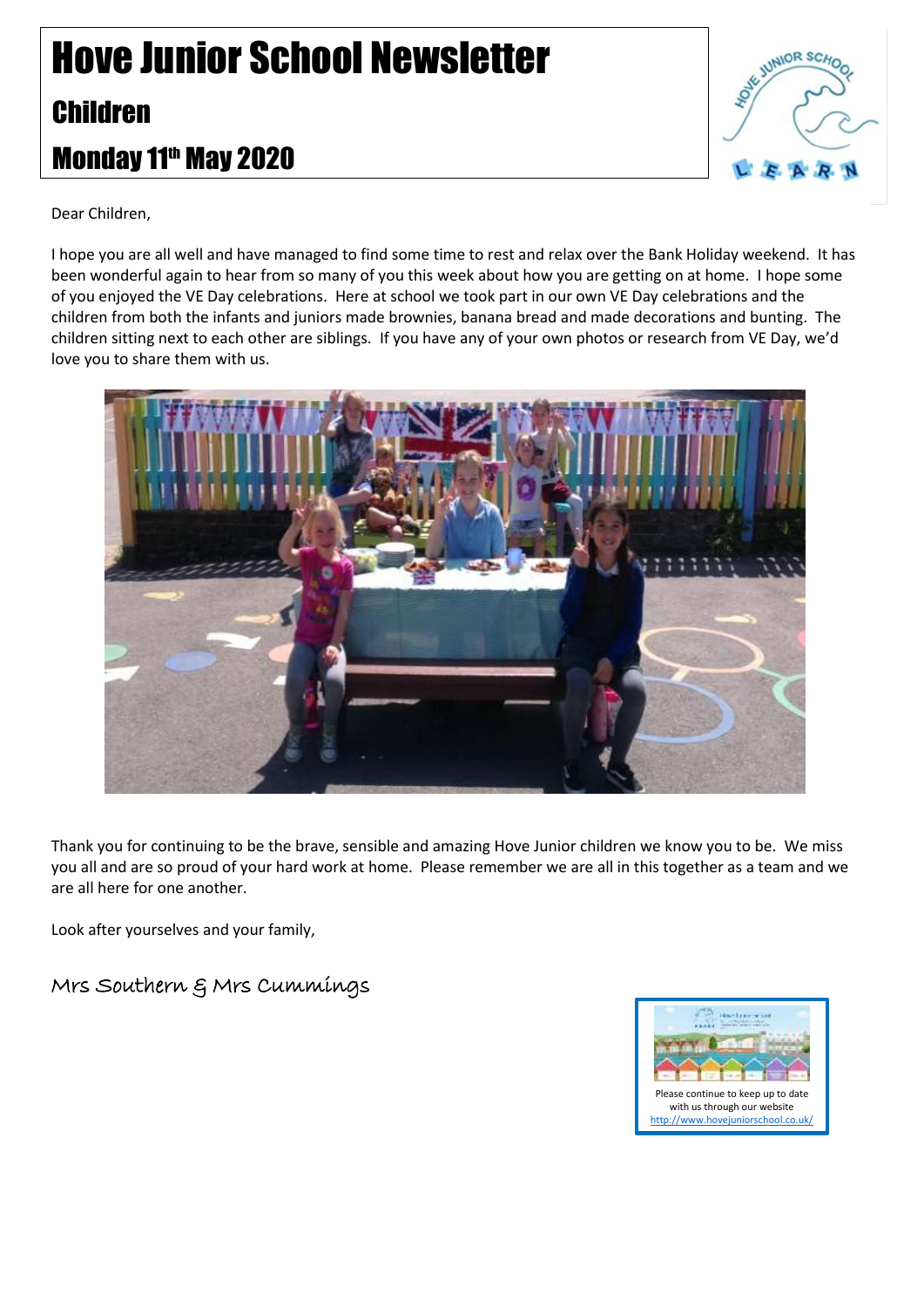## **Poetry Corner**

We were delighted to receive the following poem from Blake P (3 Amber) and Finlay P (5 Sapphire). With just a little help from mum, they took it in turns to write each line of the poem, creating some wonderfully descriptive imagery of the seasons!

## **'Our Journey of Germination Poem', by Blake & Finlay Pulham**

- As the summer passes and autumn arrives,
- Seeds are hidden in soil, delicately placed by expectant hands.
- Whilst the journey begins, red leaves fly like aeroplanes,
- Fireworks crackle in the sky and the seeds can hear the crash of thunder above their heads.
- The trees look like rainbows and the leaves crunch underneath your feet.
- As people grow, the seeds grow too.
- The roots lock themselves to the ground, as signs of winter arrive.
- As all the people are hidden away, the seeds are too.
- The seeds grow stronger,
- As children open their presents enthusiastically.
- Christmas Day has arrived, Boxing Day passes and the New Year begins.
- The seeds are almost at the surface,
- The roots elongated find food.
- As the sun flickers in the sky, the seeds are thriving.
- Winter has passed and sounds of spring arrive.
- Birds chirp,
- Crops emerge,
- Famers feed their plants and lambs are born.
- The seeds finally reach the surface and break through the earth.
- Now fully grown, people can enjoy the smell of the flowers, standing tall and proud.
- The colours unimaginable to the eye.
- Spring has sprung and children are having lots of fun.
- Seeds fall from the freckled face of the flowers,
- Ready to reproduce in a new season.











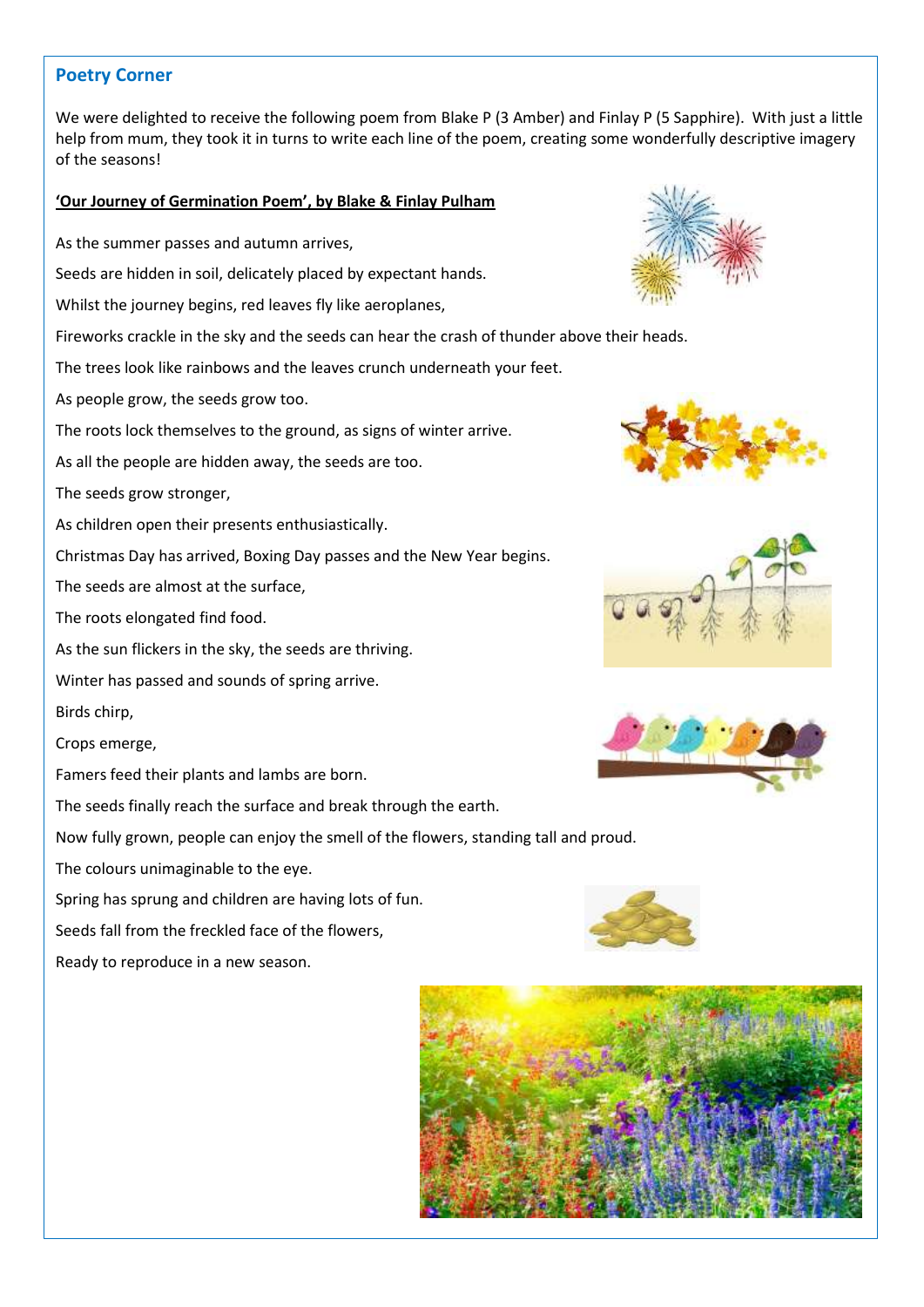## **Children's Parade At Home**



Many thanks to those of you who took part in the Children's Parade at home. We received some wonderfully colourful photos of your fabulous costumes and it certainly looks like you had a lot of fun!



**Matthew C (4 Green) and Christopher C (4 Red) enjoying the Children's Parade at home with their big brother. They made hats, harmonicas & rainmakers, dressed in their most colourful clothes and had a blast dancing and jumping around to the drum beat!**